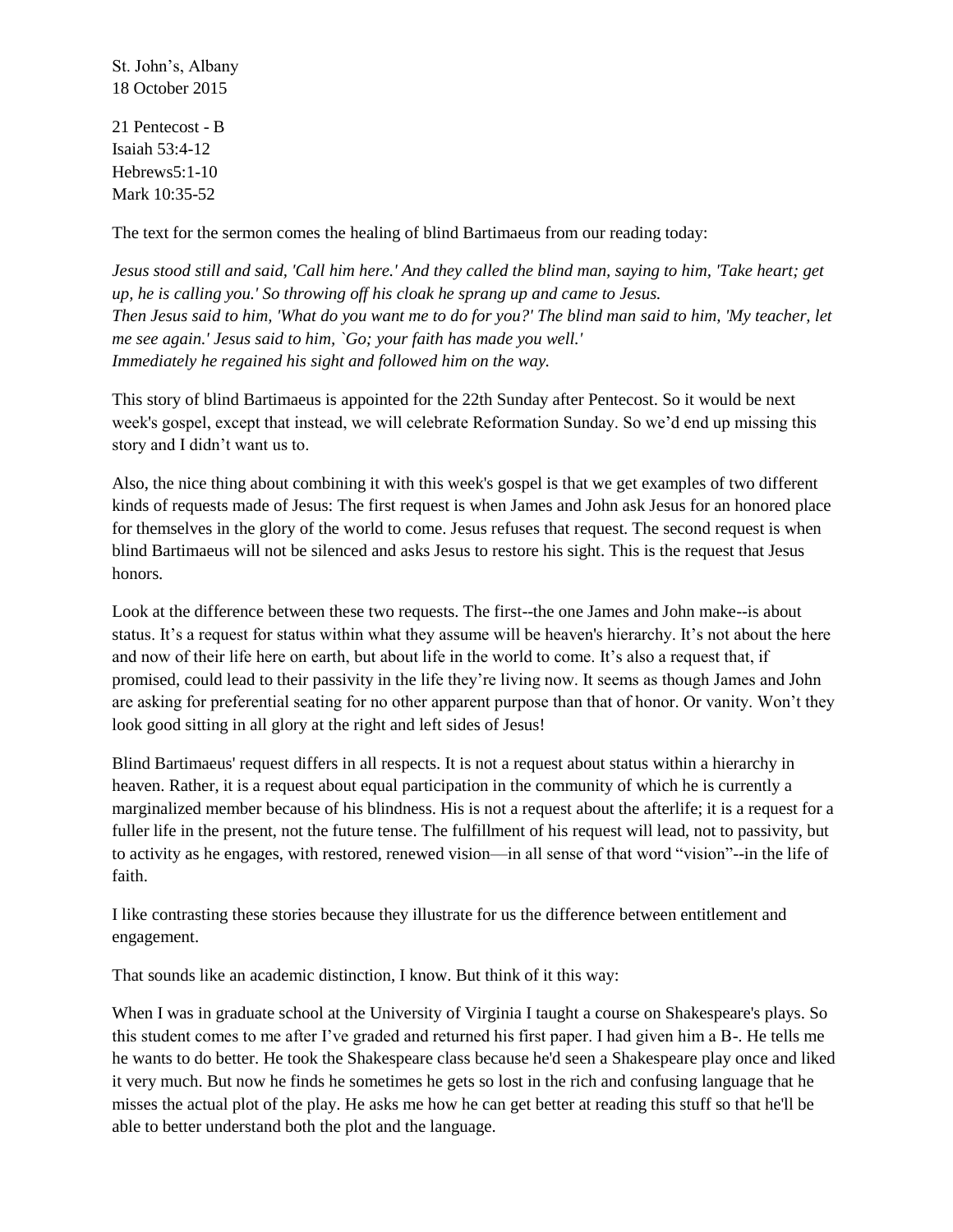Now, I'm sure we've got some teachers in the sanctuary. You know that this is the kind of student you want to spend time with because this is the kind of student who wants to engage in the learning process. He or she will be the richer for it and enrich your life as a teacher, as well.

Then I had another student come to me after I'd graded and returned his first paper. He, too, had gotten a B-, same as the first student. Ms. Page, I can't get a B-, he tells me. Well, it's a B- paper, I tell him. But I'm happy to work with you about ways to improve your work for the next paper.

He decides not to take me up on my offer. Instead he just says to me, I can't get a B-. I'm taking this course so it will look good on my transcript for when I go to law school. I can't have a grade in the Brange.

So I said to him, Hey, it's only the first paper. There's a whole semester of learning ahead of you. You'll have time to get that grade up as you hone your reading and writing skills. And—you can guess what happened. The kid somehow figured he was entitled to an A. And I had denied his entitlement. So he dropped my class.

Can you see how James and John were a bit like that? And I mean, it's typical of human nature to be that way. Sometimes we believe we are entitled to good things and happiness as long as we don't have to do any soul-searching or part with a anything we don't want to give up along the way. Even though James and John were disciples and we tend to think of the disciples as good guys, it still didn't keep two of them from pressing Jesus about what was really a matter of little immediate consequence or importance. No wonder the other disciples, when they caught wind of what James and John were asking, got angry at them. Then there was a quarrel, conflict ensured. And Jesus must have been thinking, "oh, brother, not this again!" when he tells them, "Whoever wishes to become great among you must be your servant and whoever wishes to be first among you must be slave of all."

Now, though, consider Bartimaeus:

Bartimaeus was in trouble; he was living a disadvantaged life because of his disability. But he had the wisdom to recognize his need for healing. And he also recognized that healing would require him to face and embrace change. Now--even the change we desire is never without its drawbacks. No change is all positive. Still, Bartimaeus calls out to Jesus insistently, his recognition of his need for healing so great that he will not be silenced. He simply must engage with Jesus. He knows he's not entitled to anything at all. But he wants Jesus to hear him. And he wants to see Jesus.

I think that, as humans, we are challenged to appreciate the difference between the posture of entitlement that James and John represent in today's gospel and the posture of engagement of Bartimaeus represents. Because, you know, it can be tempting to give in to the part of us that feels entitled: entitled to others' sympathy, others' services, and others' esteem. I'll repeat the Woody Allen joke I told you a couple of weeks ago. He says, "So there are two women at a Catskill mountain resort. And one of them says, "Wow, the food at this place is really terrible."

And the other woman says, "Yeah, I know! And such small portions!" Living with a sense of entitlement is easy. But in the end, it's lazy.

The contrasting stories of the request made by James and John and the request made by blind Bartimaeus give us, I think, a pretty good clue of where God's will and Christ's love are most active. That is, of course, in the story of Bartimaeus. It's Bartimaeus' clarity about his broken-ness and his willingness to be changed that lead him into true vision and a true engagement with the life he has ahead of him in the here and now.

Now--when I think of Jesus' patience with the inappropriateness of the request made by James and John, I like to believe that God is patient with us, too, when we lead our lives as if we are entitled to something,